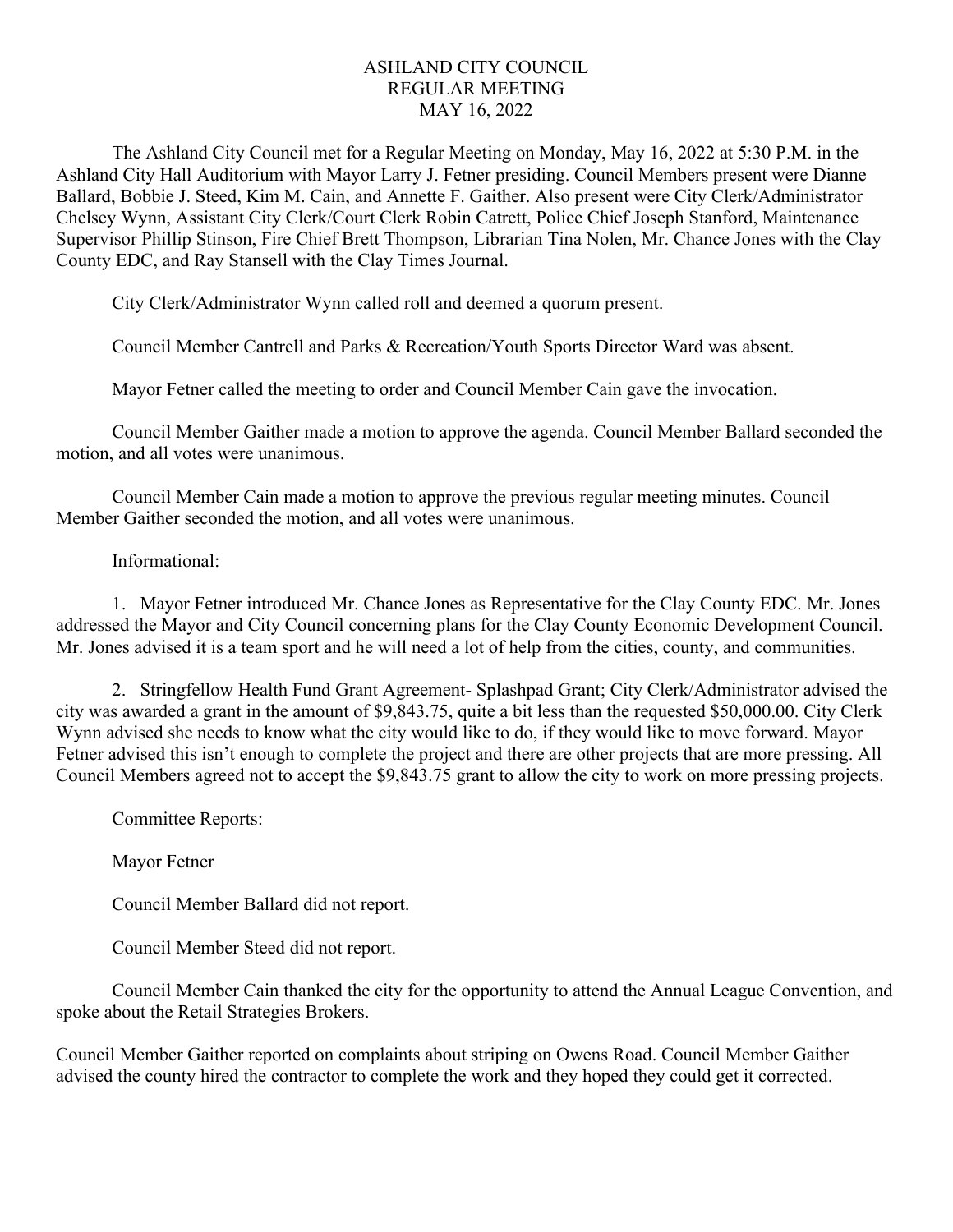## 05.16.2022 Page 2

Police Chief Stanford reminded the Mayor and Council of the Exchange Club's Law Day at noon this Thursday and everyone is invited. Chief Stanford also reported the Police Department was awarded a grant from Stringfellow for a Mental Health Liaison, and he will be working with other agencies to implement a plan. Chief Stanford reported on new hires, and agenda items including Item Number 8, Chief explained if the changes are not approved the money will not be spent. Chief Stanford also reported on the resignation of Phillip Bickers. Chief Stanford also reported Item Number 2 should be a Tahoe. Chief Stanford answered questions concerning the purchase of the 2023 Chevrolet Tahoe. Chief Stanford advised if we approve the purchase of the 2023 Tahoe tonight, we are putting our name on the item, but we are not locked into purchasing the item.

Fire Chief Thompson reported on an upcoming yearly training schedule. Chief Thompson reported on new members that will mainly be day time volunteers.

Librarian Tina Nolen advised they appreciate all the repairs going on at the library. Librarian Nolen reported on Summer Reading, and the ongoing installation of the pollinator garden. Librarian Nolen also reported on a stage at the pollinator garden, which is a budgeted item. Librarian Nolen advised she believes they can get it done within the budget. Librarian Nolen also advised Alta Point will be at the library this Wednesday discussing how things you eat affect your mind. Librarian Nolen also reported on the request to hire Allison Linn.

Maintenance Supervisor Stinson reported on current projects including right of ways, the City Library repairs, the Wynn Building restroom project, and reported the Rebuild Alabama Project is complete.

City Clerk/Administrator Wynn did not report.

New Business:

Council Member Cain made a motion to approve the bills received since the last regular meeting in the amount of \$19,472.32. Council Member Gaither seconded the motion, and all votes were unanimous.

Council Member Gaither made a motion approving to order 2023 Chevrolet Tahoe for Police Department at a total cost of \$34,959.76. Council Member Ballard seconded the motion, and all votes were unanimous.

Council Member Cain made a motion to apply for Nature Sacred Enhancement Grant through Northeast Alabama Community Foundation. (No monetary match, in-kind labor required) Council Member Gaither seconded the motion, and all votes were unanimous.

Council Member Cain explained the grant.

Council Member Cain made a motion approving to hire Allison Linn as a Part-Time Library Aide with a starting pay of Range 1 Step 1 effective May 17, 2022. Council Member Gaither seconded the motion, and all votes were unanimous.

Council Member Gaither made a motion approving to give Investigator Shanon House an evaluationbased raise to Range 16 Step 7 effective May 27, 2022. Council Member Cain seconded the motion, and all votes were unanimous.

Council Member Gaither made a motion approving to purchase 5 CCTV boxes from Vetted Security at a cost of \$27,707.38 (to be reimbursed by RCRVI grant). Council Member Ballard seconded the motion, and all votes were unanimous.